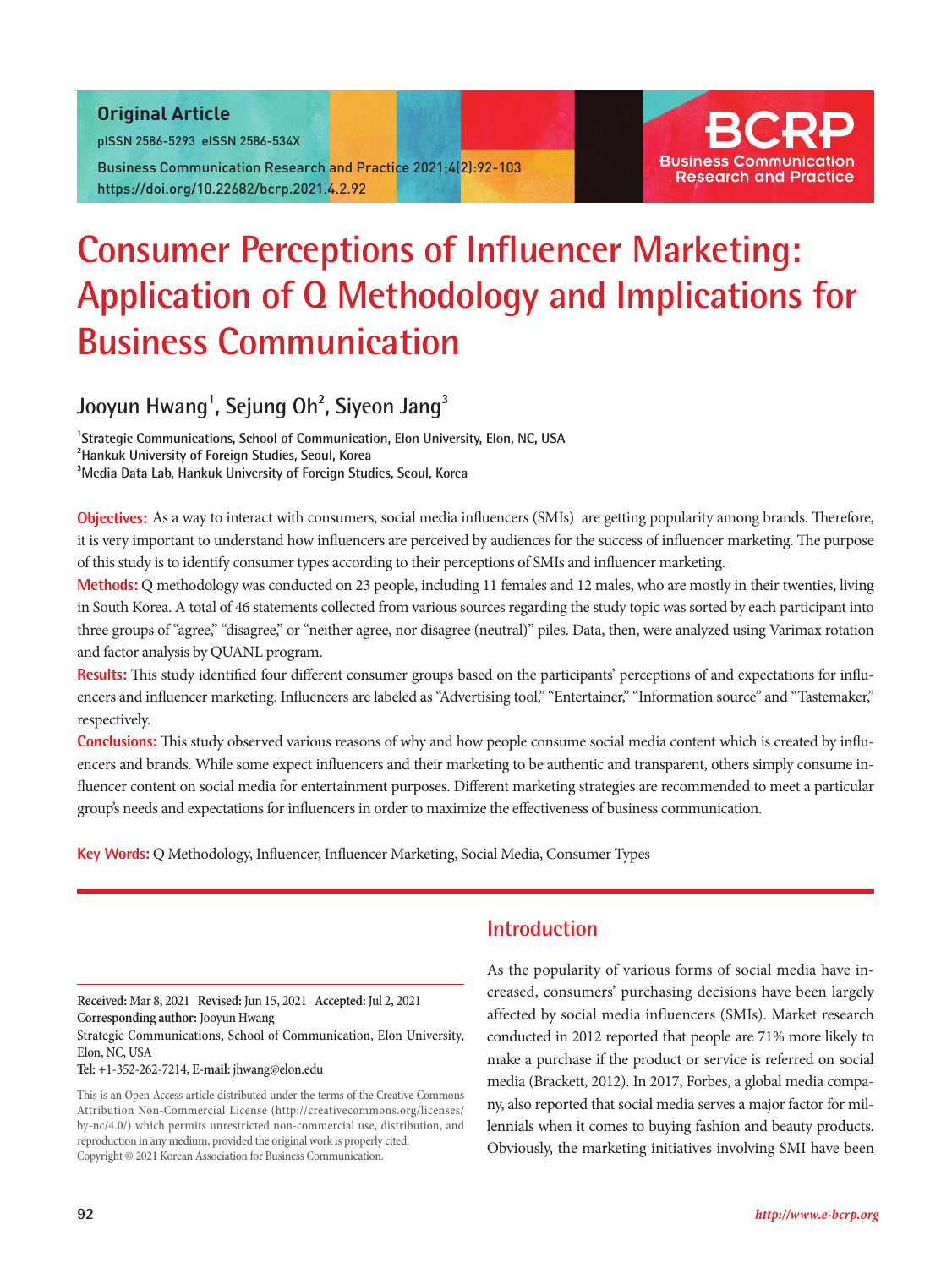mainstream due to the constantly evolving and changing market. The impact of the SMIs has been most notable in East Asia. In South Korea, where 83% of the population is active users of social networks, nearly 61% of shoppers reported that they interact with SMIs at least once a day, and 35% of them interact with influencers more than twice a day to inform their buying decisions (Rakuten Marketing, 2019).

SMIs can be defined as third-party endorsers who affect an audience's attitudes and behaviors (Freberg, Graham, Mc-Gaughey, & Freberg, 2011) through various media platforms such as blogs, Twitter, Instagram, and YouTube. Influencer marketing, therefore, refers to a brand's communication and promotion practice involving key individuals who can exert influence over potential customers (Brown & Hayes, 2008). Due to the influencers' ability to reach a sizeable social network of people following them (De Veirman, Cauberghe, & Hudders, 2017), more and more companies/brands have used SMIs in their marketing to create an opportunity to market their products and services to a targeted group of people.

Although SMIs are gaining popularity among brands as a way to interact with its consumers and to propel its brand on social media, there have been some downsides to influencer marketing, which requires further examination. Consumers nowadays are skeptical about brand driven advertising (De Veirman et al., 2017), and they are relying on fellow consumers more than ever to inform them regarding their purchasing decisions. Moreover, such advancement of technologies as ad-blocking software helps consumers skip or even avoid commercials (Fransen et al., 2015; Kaikati & Kaikati, 2004). Furthermore, unethical behaviors of some SMIs have raised questions about the effectiveness of influencer marketing. Such scandals include, but are not limited to an influencer's fake followers, culturally and racially insensitive remarks, use of inappropriate or no language to indicate sponsorship, and violation of influencer guidelines (e.g., FTC guidelines for influencers and brand) (Mediaix, 2021). This caused media buzz around the world, and influencer marketing has become one of the hot topics of debate worldwide, including in South Korea (Chae, 2018).

With the aforementioned background and issues in mind, this study aimed at understanding how influencers are perceived by different audience groups. While this topic has mainly been researched from the perspectives of marketing practitioners in the past, most academics and business practitioners would agree that influencer marketing is a customer-centric concept. Therefore, verifying audience perceptions of influencers is significant for the success of influencer marketing. Indeed, about a decade ago, Freberg et al. (2011) suggested to further examine how the SMIs are perceived by audiences because

the right influencer can contribute to an organization's bottom line. More recently, Djafarova and Rushworth (2017) suggested that brands must consider more customized strategies in using influencers so that they can be more effective in appealing to a particular consumer group. In order to fill this academic gap, the purpose of this study is to apply Q methodology and understand consumers' subjective viewpoints towards influencer marketing in South Korea.

# **Theoretical Framework**

### **Growth of Social Media and Influencer Marketing**

Changes in media use among consumers require brands to rethink which media to choose to effectively communicate their messages. According to the Uses and Gratification theory (Katz, Haas, & Gurevitch, 1973; McQuail, 1983), people actively seek out specific media contents to satisfy their needs: personal relationships, personal identity, surveillance and diversion. Among them, diversion, which refers to seeking media for "entertainment, or tension release needs," becomes a useful factor for marketers to strategically covey their marketing messages on social media such as YouTube.

Launched in 2005, YouTube is a video sharing platform offering the opportunity to create and share content to a diverse and global audience. With more than 48,000 hours worth of video uploads and views per week (Perrin & Anderson, 2019), YouTube is the second-largest search engine in the world right behind Google (Wagner, 2017). Especially in South Korea, more than 83% of citizens spend 17 days per month watching YouTube, implying that 43 million people watch YouTube more than 30 hours per month (Oh, 2020). This is where the influencers come in to play in social media marketing. Collaborating with influencers, brands use YouTube to showcase their products/services, create "how to" tutorials to help customers, integrate customer testimonials into their marketing plans, and so forth. While brands are still conveying their marketing messages through different types of contents on YouTube, people are entertained and relaxed by watching them (Khan, 2017).

Instagram is another fastest growing mediums in social media marketing. Launched in 2010, Instagram has become a great potential of online shopping since it allows marketers to actively interact with their consumers by sharing photographs and videos. Jang and Kim (2019) identified four characteristics of social network sites (SNS) in South Korea: homogeneity, commonality, rapidness & reliability, and customization. Among the four characteristics, rapidness & reliability and homogeneity showed significant influence on purchase intention on the Instagram market when shopping for clothing. As the use of social media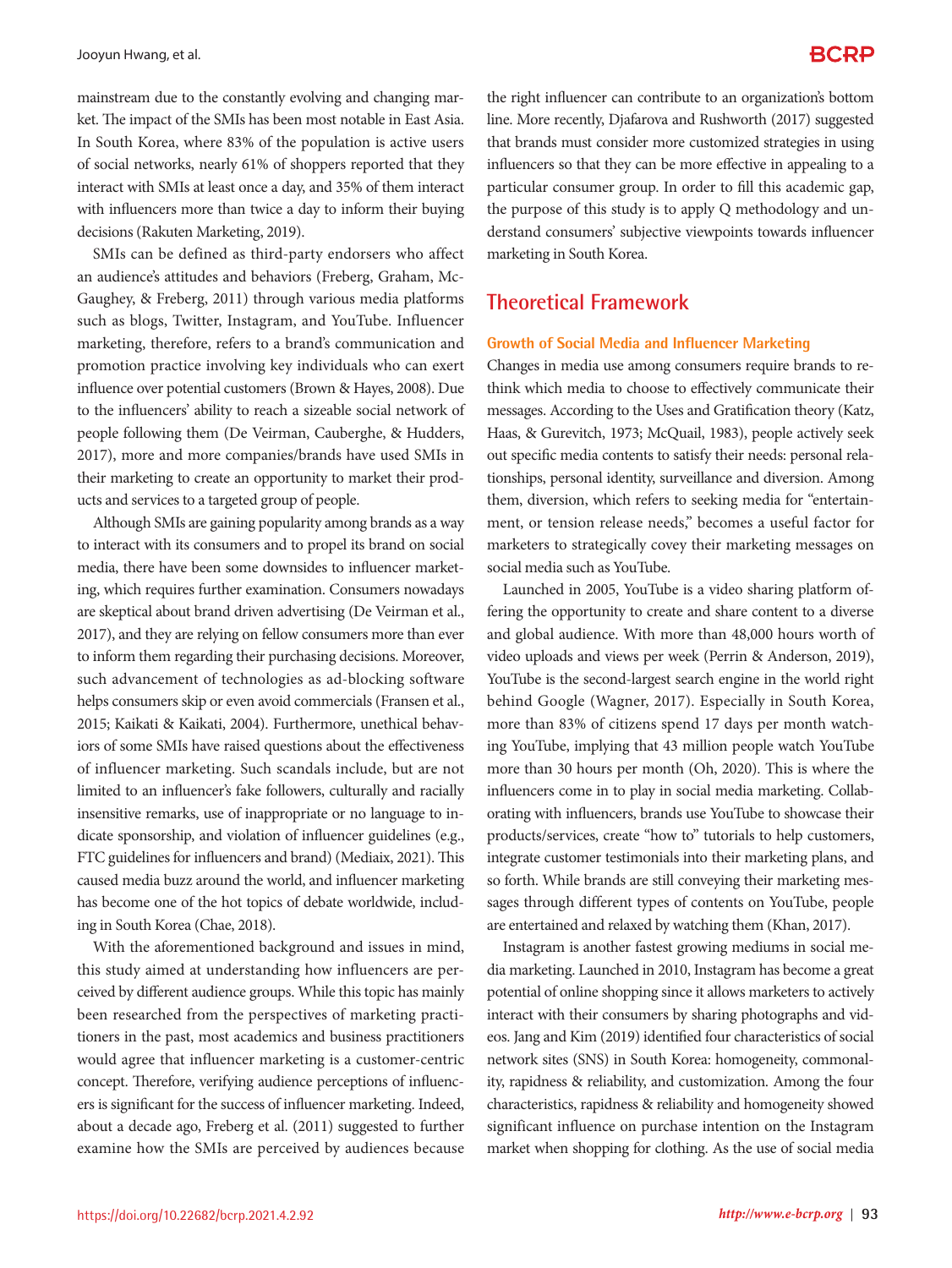continues to increas, and the power of SMIs grows, the following three factors have been identified as critical to the success of influencer marketing.

### **Authenticity**

For a brand, influencer marketing begins with marketing directly to influencers, which consists of identifying and targeting influencers who can best represent its brand identity. The brand, then, works with the influencers to eventually elicit a specific action from its targeted customers through their social media activities. One of the factors that determine the success of influencer marketing is authenticity.

Authenticity is defined as "the feeling and practice of being true to one's self or others" (Vannini & Franzese, 2008, p. 1621). In influencer marketing, authenticity occurs when recipients of the message can identify the message with the influencer (Brown, Kozinets, & Sherry, 2003). Wiley (2014) noted that bloggers have become an important source of information to consumers because they are deemed to be more authentic and accessible than traditional celebrities. In the era of social media, consumers are attracted more to a SMI's content than to marketing messages because an influencer's contents are deemed non-commercial in nature. As a result, a SMI's content is perceived as more trustworthy, real and authentic than brand-oriented messages (Mudambi & Schuff, 2010; Scott, 2015).

Research on authenticity found that authenticity of an influencer can positively enhance a consumer's perception of product quality and evaluation (Moulard, Raggio, & Folse, 2016). A recent study by Pöyry, Pelkonen, Naumanen, and Laaksonen (2019), which examined audience responses to social media endorser's characteristics, observed that authenticity positively increases followers' attitudes towards photos (both sponsored and non-sponsored) and purchase intentions for sponsored photos on Instagram. Findings from previous research suggest that if an influencer's content is authentic and honestly reflects his/her personal life and values even in sponsored messages, then it can enhance communication effectiveness, because consumers perceive it as real and transparent.

### **Source Credibility**

Source credibility research suggested that an endorser's attractiveness, trustworthiness and expertise affect the effectiveness of endorsers and their messages (Dholakia and Sternthal, 1977; Ohanian, 1991; Solomon, 1996). This holds especially true for influencers who are active on social media such as YouTube and Instagram (Munnukka, Maity, Reinikainen, & Luoma-aho, 2019). Among the various factors that may affect an endorser's credibility, research has observed that the perceived trustworthiness of an endorser matters more than one's expertise (Hovland, Janis, & Kelley, 1953; Ohanian, 1991) in enhancing message effectiveness.

A recent study examining consumers' perceptions of SMIs in the luxury fashion industry suggested that trustworthiness has the most impact on brand perception, image and trust. Interestingly, this study observed that an influencer's expertise exerted almost zero impact on the brand perception constructs (Wiedmann & von Mettenheim, 2020). An endorser's trustworthiness can be achieved through conveying the information in a truthful way. A recent focus group study of Generation X and Y (Čop & Culiberg, 2020) found that when an influencer who is not an expert in one field "acts as an expert," it is considered frivolous. As noted by Byrne, Kearney, and MacEvilly (2017), consumers even felt that influencers were being "deceptive" when they shared misleading and dishonest information. This, in turn, generates negative attitudes or behaviors toward a message and the sources of the message (Friestad & Wright, 1994; Paek, Murthy, Hahn, & Zhong, 2009).

#### **Sponsorship Disclosure**

First noted by Balasubramanian (1994), sponsored content refers to paid collaborations between brands and influencers, including the ones on social media (De Veirman et al., 2017). An influencer creates and publishes contents on social media, recommending products/services for a brand and in turn, receives compensation from the sponsoring brand. Compensation may take different forms, ranging from free samples and, coupons to cash (Lu, Chang, & Chang, 2014). Past research has identified various types of sponsored content, which includes simple disclosure (e.g., "this content is sponsored"), and the one with additional information indicating an influencer's honest opinion about the sponsored content (Hwang & Jeong, 2016), or disclosing the type of compensation the influencer received from a sponsored brand (Lu et al., 2014).

There have been growing concerns on sponsorship disclosure because if there is no clear indication about the sponsorship discourse, users may not recognize the commercial intent of influencers. In order to avoid misleading consumers, The Federal Trade Commission (FTC) in the United States has authorized that sponsorship disclosure must be indicated in the content if the content is sponsored by a third-party source. In 2019, FTC released a new publication on sponsorship disclosure for influencers. This new guide, "Disclosures 101 for Social Media Influencers," clearly states that influencers "cannot assume that followers are aware of their connections to brands" (FTC, 2019), highlighting the responsibility that influencers must take in terms of revealing their relationship to a brand. In order to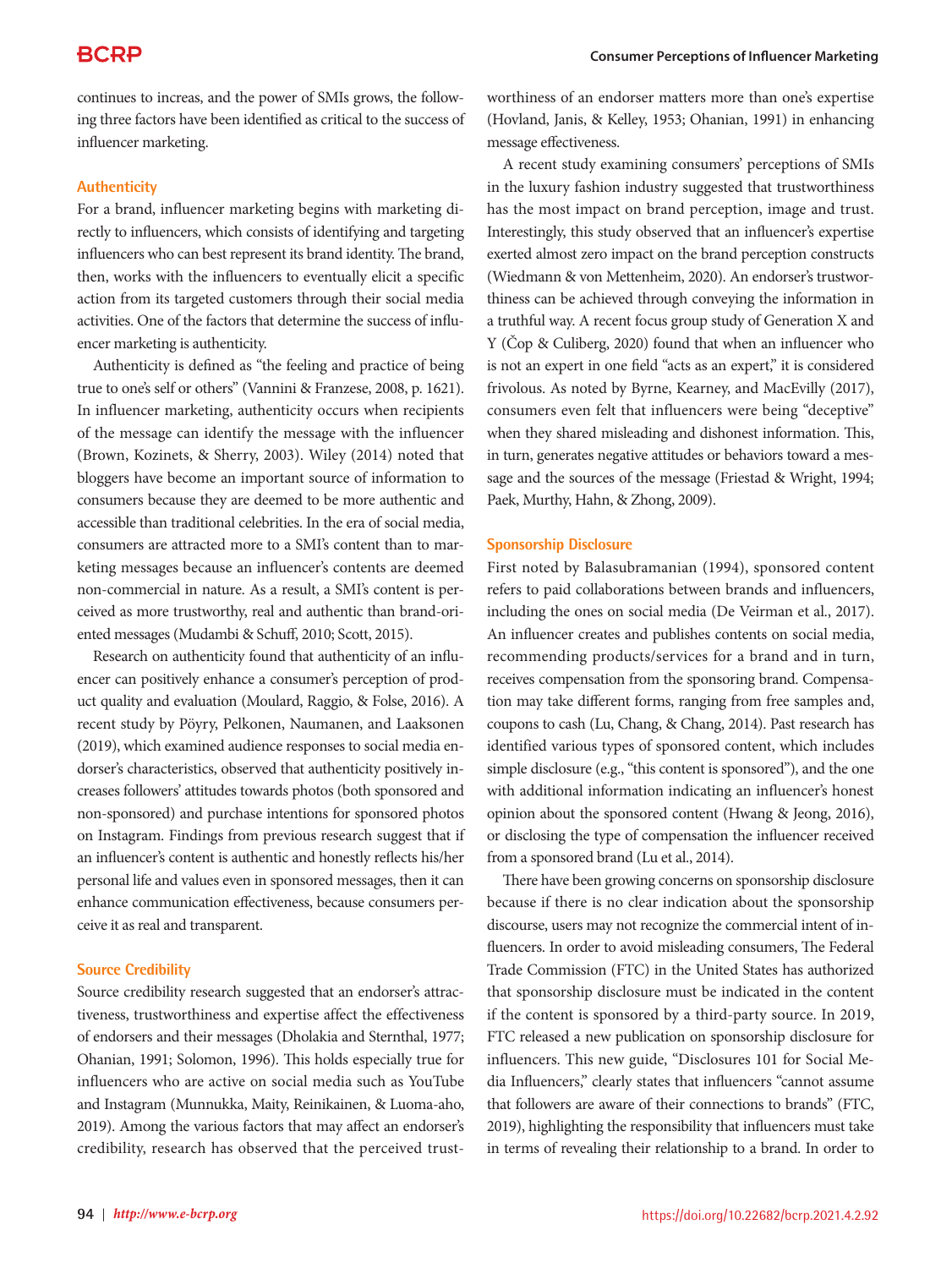make sponsorship disclosures necessary, the FTC guidelines provide SMIs with the languages that influencers might use, as well as where in their social posts a disclosure should appear.

Lee and Kim (2020), for instance, tested if the use of different types of sponsorship disclosure language has any effect on the activation of persuasion knowledge. The study, which compared three types of languages — explicit sponsorship disclosure language (e.g., "Sponsored" and "Advertising"), implicit disclosure language (e.g., "sp" and "ad"), and no disclosure and observed no clear differences on the recognition of advertising messages. Social media users nowadays are more prone to instantly recognize promotional messages on social media because seeing content creators collaborating with brands has become more routine on social media (Lee & Kim, 2020).

Others have further examined the impact of sponsorship disclosure on a consumer's decision-making process, which observed some negative impact of sponsorship disclosure in various contexts. Colliander and Erlandsson (2015), for instance, found that a sponsorship disclosure on a sponsored blog negatively affected the perceived credibility of and attitude toward the blog and the blogger. When comparing the effects of sponsorship disclosure in television shows and blogs, Campbell, Mohr, and Verlegh (2013) found that the disclosure of sponsorship in both mediums negatively affected users' attitudes toward the brand. Similarly, van Reijmersdal et al. (2016) also observed that sponsorship disclosure in blogs evoked a user's cognitive and affective resistance against the sponsored content.

However, disclosing sponsorship compensation justification may positively affect a consumer's responses to the sponsored content. A recent study observed that people who are exposed to be compensated by a sponsorship showed more positive attitudes toward influencers, who were seen as a more credible information source compared to those in a simple sponsorship disclosure condition (Stubb, Nyström, & Colliander, 2019). While a sponsorship disclosure cue informs a viewer that the content is sponsored by a third-party source, a sponsorship compensation justification provides more insight on why influencers are partnering or collaborating with brands and being paid to promote those brands.

Although past research has demonstrated the impact of sponsorship disclosure on users' decision making process, they typically relied on quantitative methods such as Likert scale surveys or experiments. While useful in quantifying consumers' attitudes towards a brand and buying intentions, little is known about how consumers draw inferences about influencers' marketing motives and goals (Boush, Friestad, & Rose, 1994; Friestad & Wright, 1994; Kirmani & Wright, 1989). Therefore, more attention is required to understand the meanings and motivations behind a consumer's decision-making process (McKeown, 2001), which this study aims to address.

### **Methods**

#### **Q Methodology**

This study applied Q methodology to understand the diversity of subjectivity toward the influencer and influencer marketing. Q methodology has been getting more attention in academia because it is useful to identify subjective attitudes, opinions, viewpoints and beliefs for a particular topic (e.g., Cross, 2005; Stanton & Guion, 2010). Song and Ko (2017), for instance, used Q methodology and identified consumer groups based on their perceptions towards the sustainability in the fashion industry and provided practical implications when segmenting target audiences. As such, Q methodology is considered particularly suitable for this topic, because it provides a "basis for measurement of feelings, attitudes, opinions, thinking, fantasy, and all else of a subjective nature" (Stephenson, 1967, p. 11).

Using this method, the current study asked the research participants to sort 46 statements on a nine-point most-agree/ most-disagree scale to reflect their own subjective attitudes towards the topic. A factor analysis was followed across people to uncover diverse and different patterns of thoughts with small samples. Findings from Q methodology, therefore, highlight *how* and *why* people make the decisions they do (Valenta & Wigger, 1997), which serves as a great foundation for further investigating the topic with larger samples for generalization (e.g., Song & Ko, 2017).

#### **Q Sample**

Q sample, also known as Q statements, refers to the sample of statements drawn from a variety of sources. According to Stephenson (1967), Q statements should represent a "concourse," which refers to a sum of various opinions, perspectives, or statements around the research topic being investigated. To meet this purpose, Q statements for this study were gathered from several sources. First, in-depth interviews with 6 people of the relevant population were conducted to understand the following: general social media usage behaviors, perceptions of SMIs and the content they upload on social media, social media engagement behaviors and the criteria for following others including influencers, perceptions of influencer marketing its impact on consumer behaviors and so forth. Secondly, besides interviews, such sources as academic literature, news and comments on social media regarding SMI and influencer marketing were used to form Q statements.

A total of 135 Q populations were collected based on the di-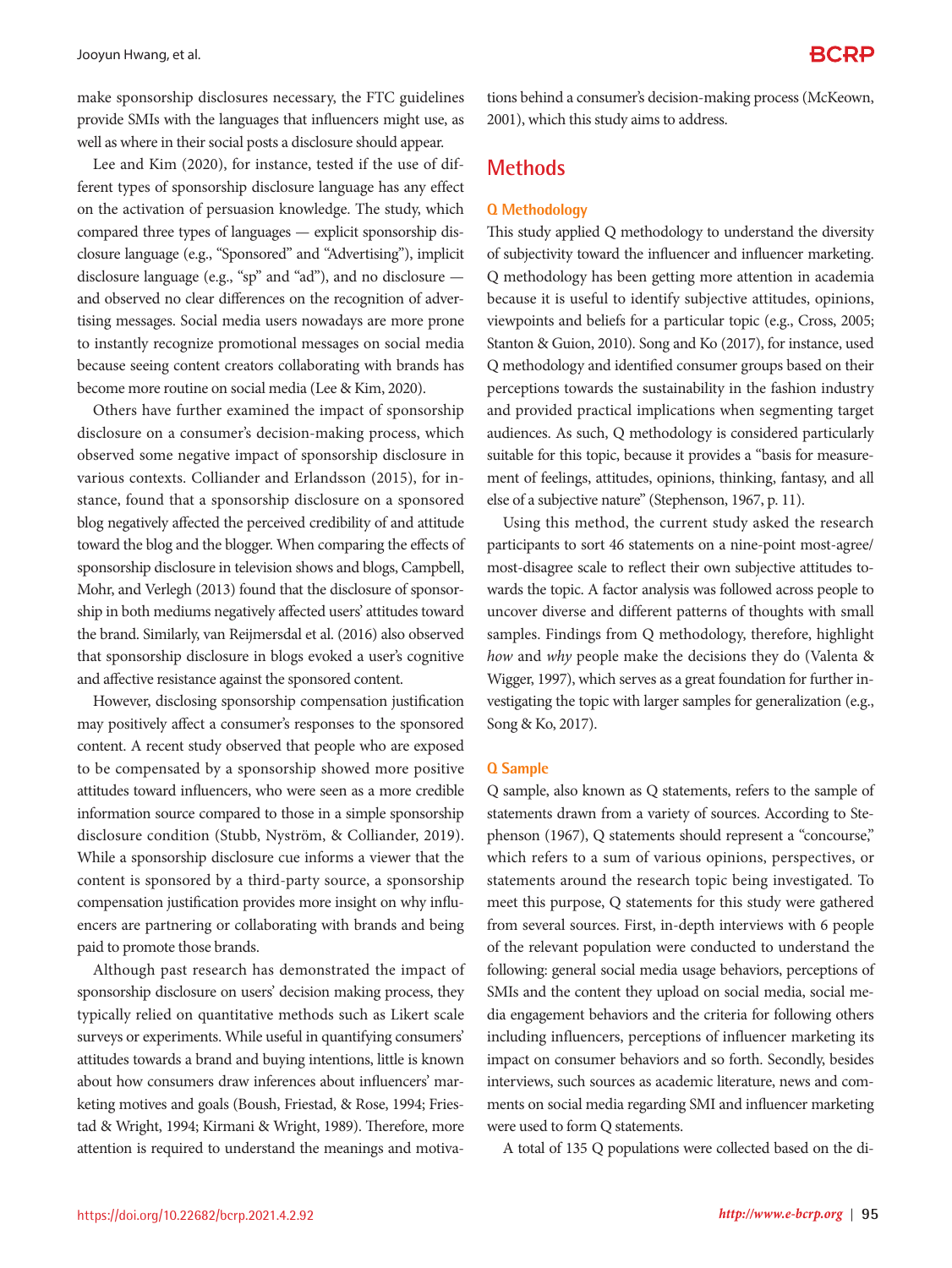rect quotations and themes emerged from the interviews and statements from the secondary sources. Two researchers, then, reviewed the 135 Q statements and eliminated the statements that were vague, redundant or similar in order to achieve "brevity, clarity, and representativeness" (Seo, Kim, & Seo, 2011). Finally, a total of 46-statement Q samples (Table 1) was prepared for the study. According to Shinebourne (2009), a set of between 40 to 80 statements meets the acceptable range of Q samples.

### **P Sample**

P sample refers to research participants, and consists of 23 participants, which includes 11 females. The participants were recruited because they had used social media such as Instagram, YouTube and Facebook, and had heard of the term "influencer" before. The majority of the participants were in their twenties, while 2 were in thirties and 1 in their forties. As the Q methodology is used to reveal the dimensions of subjectivity from

### **Table 1.** Array of Z-scores for each factor type

| Q sample                                                                                                                                                                                                                                            | F <sub>1</sub> | F <sub>2</sub> | F <sub>3</sub> | F <sub>4</sub> |
|-----------------------------------------------------------------------------------------------------------------------------------------------------------------------------------------------------------------------------------------------------|----------------|----------------|----------------|----------------|
| 1. I tend to enjoy watching product reviews by influencers on Youtube.                                                                                                                                                                              | $-1.5$         | 0.8            | 0.7            | $-1.3$         |
| 2. I tend to enjoy watching beauty tips and 'how to ~' contents uploaded by influencers on Youtube.                                                                                                                                                 | $-1.7$         | 1.3            | $-0.0$         | $-1.3$         |
| 3. I think that Instagram is better than Youtube for getting shopping information.                                                                                                                                                                  | $-0.1$         | $-1.3$         | $-1.3$         | 1.2            |
| 4. I usually follow the influencers of my interests rather than following my friends on Instagram.                                                                                                                                                  | $-0.7$         | $-0,5$         | $-1.0$         | $-1.3$         |
| 5. I tend to place more trust in the product/service information provided by influencers than in those provided by<br>companies (or brands).                                                                                                        | $-1.3$         | $-0.3$         | 0.5            | 1.2            |
| 6. I have more trust in the product/service information provided by the influencers who became famous in<br>Youtube or Instagram than in those provided by the celebrities who are wellknown to the public, like singers<br>or actors.              | $-1.2$         | $-0.1$         | 0.2            | $-1.3$         |
| 7. I do not like celebrities or influencers who excessively expose sponsored products/services in their own social<br>media (SNS).                                                                                                                  | 1.4            | $-1.4$         | 0.2            | $-0.7$         |
| 8. I think that the information on SNS provided by ordinary people, even though they are not influencers, affects<br>me when I purchase or use products/services.                                                                                   | 0.4            | 1.4            | 1.9            | $-1.1$         |
| 9. I do not tend to perceive the promotion of products/services as advertisements because Youtube contents<br>have a certain viewing time and get combined with the stories told by creators.                                                       | $-1.1$         | $-0.2$         | $-0.7$         | 0.8            |
| 10. I tend to react negatively when I watch influencers with insufficient expertise in particular products/services<br>explaining as if they were experts in those areas.                                                                           | 0.5            | $-1.3$         | 1.1            | $-0.6$         |
| 11. I tend to react negatively if wellknown celebrities, like singers or actors, write reviews about particular<br>products/services on Instagram because it seems to me that they are sponsored by those products/services.                        | 0.0            | $-1.3$         | $-0.1$         | $-05$          |
| 12. I think that the popularity of influencers is proportional to the number of their followers.                                                                                                                                                    | 0.2            | 0.5            | 0.3            | $-0.1$         |
| 13. If there are products that I become interested in among the products introduced by influencers, I tend to<br>decide whether to purchase them after visiting the store and experiencing them.                                                    | 0.1            | $-0.7$         | 0.3            | $-0.6$         |
| 14. I prefer to purchase products using the promotion codes (recommender's codes) provided by influencers.                                                                                                                                          | $-1.3$         | $-0.4$         | $-1.5$         | $-1.2$         |
| 15. I tend to be generally satisfied after I use the products or visit famous places or restaurants introduced by<br>influencers.                                                                                                                   | $-0.9$         | $-0.2$         | $-1.1$         | $-0.8$         |
| 16. I do not entirely trust influencers' evaluations because I think that they are people who advertise particular<br>brands or places with some compensation.                                                                                      | 1.6            | $-0.5$         | $-1.4$         | $-0.1$         |
| 17. I think I become more eager to experience or purchase something if I watch the photos or images provided<br>by influencers; probably because they present products/services or places in more stylish ways compared to<br>ordinary people.      | $-0.4$         | 1.3            | 0.1            | 0.0            |
| 18. I tend to refer more to the product/service reviews provided on SNS by ordinary people (or little-known<br>influencers) rather than influencers.                                                                                                | 1.0            | 1.2            | $-0.7$         | 0.6            |
| 19. If I become interested in brand names (hash tags, SNS account) exposed by influencers when they present<br>the photos of the sponsored products/services, I tend to visit those brand accounts and follow or search those<br>products/services. | $-0.5$         | $-1.3$         | $-0.0$         | $-0.2$         |
| 20. If I find out that they upload contents on their SNS for advertising products/services without reflecting their<br>own daily life (real experience), I might get to doubt their sincerity and dislike those influencers.                        | 1.1            | $-1.4$         | 1.3            | $-1.2$         |
| 21. I have the intention of purchasing products/services from companies that conduct marketing through<br>influencers.                                                                                                                              | $-0.5$         | $-0.1$         | $-0.8$         | 1.1            |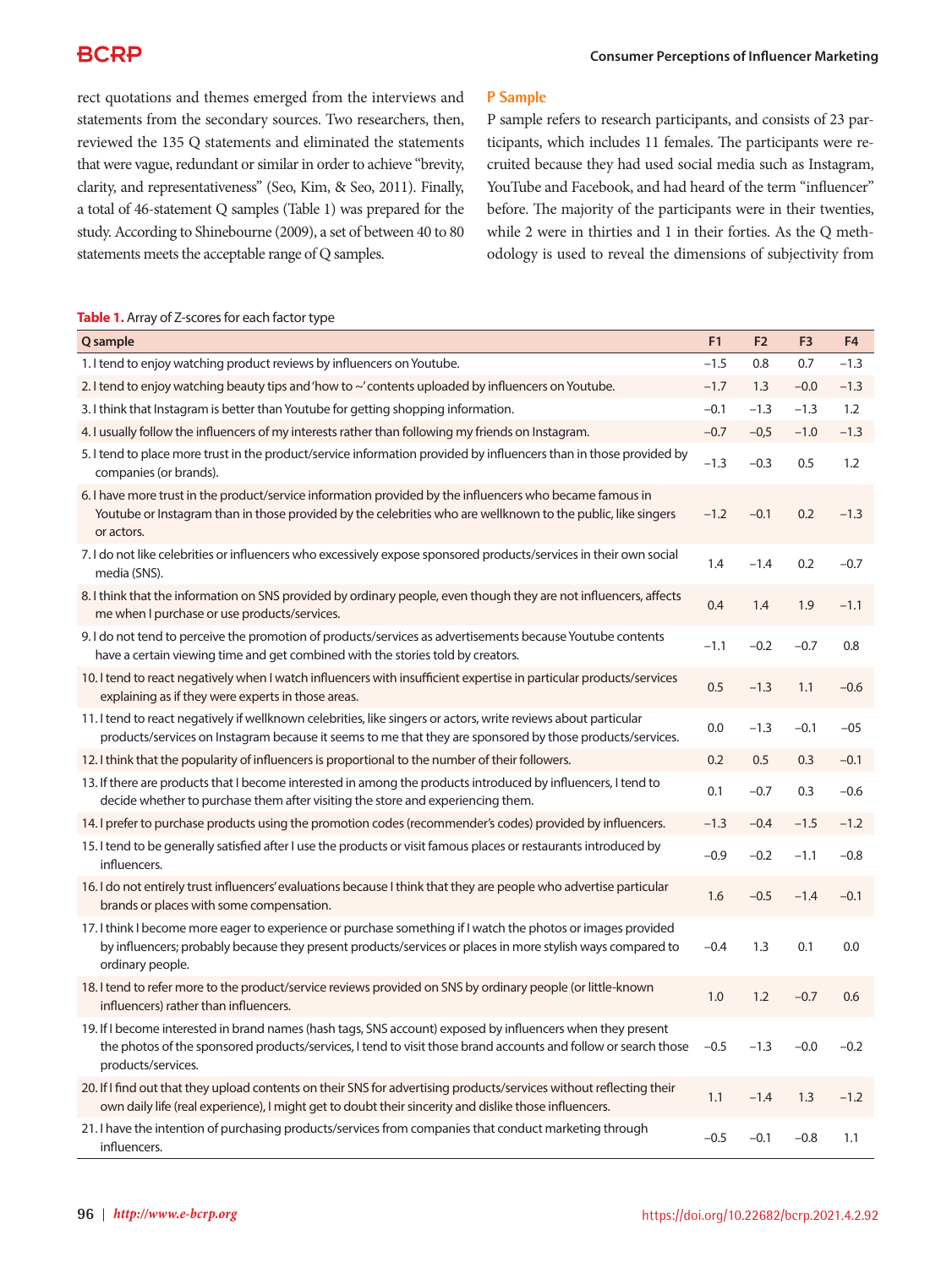### **Table 1.** Continued

| Q sample                                                                                                                                                                                                                      | F <sub>1</sub> | F <sub>2</sub> | F <sub>3</sub> | F <sub>4</sub> |
|-------------------------------------------------------------------------------------------------------------------------------------------------------------------------------------------------------------------------------|----------------|----------------|----------------|----------------|
| 22. I have frequent experiences of impulse-buying after watching product reviews by influencers.                                                                                                                              | $-1.7$         | $-2.0$         | $-1.0$         | 0.4            |
| 23. I do not think that the impact of influencers can be ignored even though there are various channels for<br>getting information on products/services.                                                                      | 1.1            | 1.0            | 1.3            | 1.1            |
| 24. I have frequent experiences of getting disadvantaged due to purchasing the products/services recommended<br>by influencers.                                                                                               | $-1.5$         | $-1.3$         | $-0.3$         | $-0.9$         |
| 25. I think that influencers make an impact on the intention to purchase particular products/services based on<br>how persuasively they explain the reviews of products/services.                                             | 0.2            | 1.1            | 1.4            | 1.7            |
| 26. I do not think that there is much difference between socalled influencer marketing and conventional<br>advertisements that use models in order to introduce products/services.                                            | 0.6            | 0.7            | $-0.6$         | 0.4            |
| 27. I do not think that using influencers who are less known to the public, as opposed to celebrities, as advertising<br>models is particularly effective for raising brand awareness or increasing sales of the products.    | $-0.5$         | $-0.5$         | $-1.4$         | 1.1            |
| 28. I think that it is the influencers' duty to announce their sponsorship accurately when they share reviews of<br>products/services.                                                                                        | 1.6            | 1.6            | 2.3            | $-1.0$         |
| 29. I often doubt whether the reviews of products/services shared by influencers are based on their real<br>experiences.                                                                                                      | 0.9            | 0.4            | 0.6            | 0.7            |
| 30. I tend to become interested or purchase products/services due to getting attracted to the brand itself rather<br>than the reviews uploaded by influencers.                                                                | 0.8            | 1.0            | 0.1            | $-1.6$         |
| 31. I have more trust in foreign influencers.                                                                                                                                                                                 | $-1.3$         | $-0.3$         | $-1.5$         | $-2.1$         |
| 32. I have more trust in the influencers with relatively more followers.                                                                                                                                                      | $-0.5$         | 0.4            | $-0.8$         | $-0.3$         |
| 33. I think that introducing products/services through influencers can raise brand awareness but cannot increase<br>trust in those products/services.                                                                         | 1.5            | 0.2            | 0.7            | 0.2            |
| 34. I think that if influencers get involved in sales beyond advertising products/services, then they are no different<br>from show hosts at home-shopping channels.                                                          | 0.9            | 1.2            | $-0.1$         | $-1.1$         |
| 35. I think that influencers encourage unnecessary consumption using the mentality that people wish to imitate<br>those they envy.                                                                                            | 0.0            | $-0.9$         | $-0.7$         | $-0.5$         |
| 36. I am worried that if influencers go so far as selling products/services, they might focus on delivering<br>information to attract people to purchase rather than providing honest evaluations.                            | 1.6            | 0.9            | $-0.7$         | 1.0            |
| 37. If particular platforms (including Instagram, Youtube) are frequently used for brand promotion or product<br>sales for companies or influencers, I might feel averse to using those platforms.                            | 0.8            | $-1.1$         | 0.4            | 1.1            |
| 38. I might react negatively to the brand as well as influencers if the impact of influencers is used in an excessively<br>commercial manner.                                                                                 | 1.4            | $-1.2$         | 0.8            | 0.2            |
| 39. I think that it is a positive thing for popular influencers to launch their own brand and do their marketing.                                                                                                             | 0.0            | 1.1            | $-0.8$         | 1.0            |
| 40. I tend to trust and purchase the products recommended by influencers because I frequently watch the daily<br>life of influencers and communicate with them through Instagram or Youtube, and thus feel like their friend. | $-1.8$         | $-0.8$         | $-1.5$         | $-0.5$         |
| 41. I think that appropriate regulations (including disclosure of sponsorship, restriction of direct sales) are<br>necessary for influencer marketing.                                                                        | 0.0            | $-0.1$         | 1.9            | 1.0            |
| 42. I do not tend to trust brands that use influencer marketing unconditionally without building their own brand<br>images.                                                                                                   | 0.9            | 0.2            | 0.7            | 0.8            |
| 43. I might have difficulties in writing negative reviews for products/services recommended or being sold by the<br>influencers with whom I have established intimacy.                                                        | 0.0            | $-0.9$         | $-1.0$         | 0.5            |
| 44. If the influencers who I like advertise particular brands, I seem to form positive images of those brands.                                                                                                                | $-0.4$         | 1.4            | 0.4            | 1.9            |
| 45. I think that it is a positive strategy for a brand to launch their products in collaboration with influencers.                                                                                                            | 0.6            | 0.8            | 0.1            | 1.7            |
| 46. I think that the priority should be given to building trust between influencers and followers (consumers)<br>rather than the popularity of influencers in order for influencer marketing to be effective.                 | $-0.5$         | 1.5            | 1.8            | 1.6            |

an individual's intrinsic perspective, Q research is typically performed on small samples (Valenta & Wigger, 1997).

### **Q Sorting**

Participants were first asked to sort a set of 46 statements into three groups of "agree," "disagree," or "neither agree, nor

**BCRP**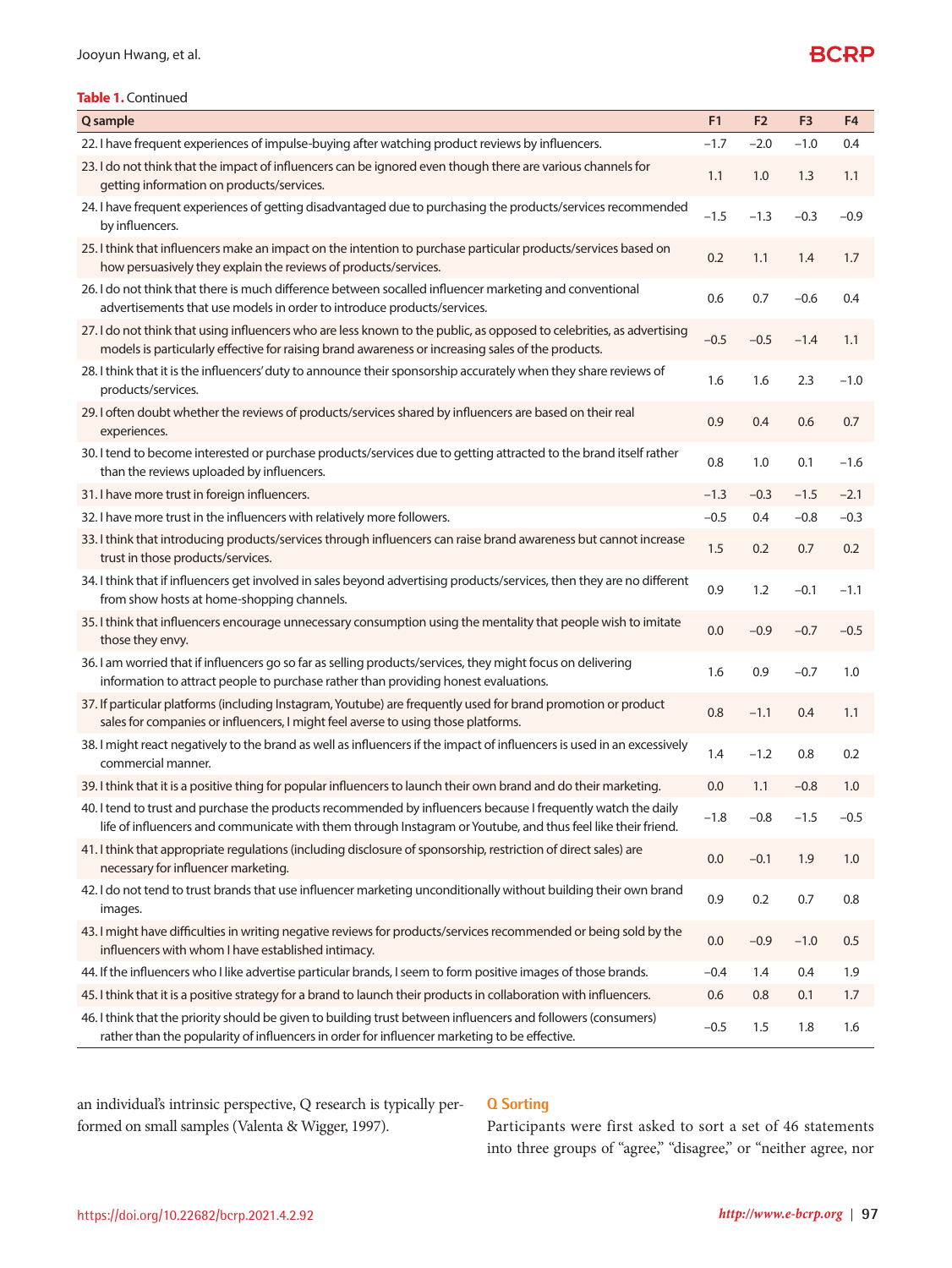disagree (neutral)" piles. Participants then further sorted the statements within each pile according to the predetermined, quasi normal distribution pattern (Andrews, Drennan, & Russell-Bennett, 2012; Shinebourne, 2009). For the "agree" pile, for example, participants first chose two statements they agreed with the most (+6 column in the pattern) followed by selecting three statements they agreed with to a slightly lower degree of agreement (+5 column). Participants proceeded until all the statements in the "agree" pile ran out. Participants repeated the procedure for "disagree" and "neutral" piles.

### **Statistical Analysis**

A principal component analysis using Varimax rotation by QUANL program was used to analyze the data, resulting in four types. The eigen value was above 1, indicating that all results were meaningful with 50% explanatory power (Table 2). The Eigen value for each type is also shown in Table 2. Individual responses to each statement were inter-correlated in a 46 × 46 correlation matrix. As shown in Table 3, Types 1 and 3 ( $r = 0.38$ ) showed a high inter-correlation, as did Types 1 and 4 ( $r = 0.35$ ). The higher value of correlation of each type in traditional or R-methodology indicates higher inter-correlation between the types. However, the higher inter-correlation between the types in Q methodology "does not indicate less difference between the types" (Song & Ko, 2017, p. 266).

# **Results**

Four factors were identified regarding consumers' perceptions of influencer marketing. A label was assigned to each type based on the Q-statements that had significant factor scores. The demographic information of each group's participants is described in Table 4. Table 1 shows 46 statements with Z scores on each of the four types.

### **Type 1: Influencer as an Advertising Tool**

Type 1 shows the most negative perception of influencer marketing. For Type 1, influencers are just one of the advertising tools, who promote their contents for any sort of compensation (e.g., monetary compensation or gifts from the companies) (#16). Therefore, Type 1 does not fully trust the content provided by influencers, because they consider those contents to be paid commercials. Type 1, therefore, rather trusts information from laypeople or relies on experts when looking for information on a particular subject. For Type 1, IM can be effective to increase brand awareness. It, however, does not make them trust products/ services promoted by an influencer (#33 and 5) and eventually won't affect their purchase intentions (#22, 40, and 14).

### **Type 2: Influencer as an Entertainer**

Type 2 consists of heavy YouTube users who mainly consume an influencer's content to entertain themselves and get instructions. This group uses social media, especially YouTube, to enjoy contents such as influencers' product reviews and "how to" videos (#2). Therefore, Type 2 won't get bothered when influencers

#### **Table 2.** Eigen value and variance

|                | Type 1 | Type 2 | Type 3 | Type 4 |
|----------------|--------|--------|--------|--------|
| Eigen value    | 6.57   | 2.35   | 1.50   | 1.16   |
| Variance       | 0.29   | 0.10   | 0.07   | 0.05   |
| Total variance | 0.29   | 0.39   | 0.45   | 0.50   |

#### **Table 3.** Correlation between types of consumer

| <b>Type</b> | Type 1 | Type 2 | Type 3 | Type 4 |
|-------------|--------|--------|--------|--------|
| Type 1      | 1.00   |        |        |        |
| Type 2      | 0.17   | 1.00   |        |        |
| Type 3      | 0.38   | 0.34   | 1.00   |        |
| Type 4      | 0.35   | 0.22   | 0.25   | 1.00   |

#### **Table 4.** Demographic information and factor weights by type

| <b>Type</b>          | No.            | Gender | Age | Weight |
|----------------------|----------------|--------|-----|--------|
| Type I               | 1              | M      | 25  | 0.51   |
| $(N = 11)$           | 3              | M      | 27  | 1.06   |
|                      | 6              | M      | 24  | 1.36   |
|                      | 7              | M      | 26  | 0.71   |
|                      | 9              | F      | 23  | 0.79   |
|                      | 12             | F      | 24  | 1.06   |
|                      | 13             | F      | 26  | 1.17   |
|                      | 14             | F      | 22  | 0.49   |
|                      | 15             | M      | 26  | 2.36   |
|                      | 20             | M      | 31  | 1.61   |
|                      | 23             | F      | 40  | 1.00   |
| Type II<br>$(N = 4)$ | $\overline{4}$ | M      | 21  | 0.36   |
|                      | 16             | F      | 23  | 0.63   |
|                      | 17             | M      | 24  | 1.84   |
|                      | 19             | M      | 21  | 2.00   |
| Type III             | 5              | F      | 21  | 0.73   |
| $(N = 6)$            | 8              | M      | 24  | 0.53   |
|                      | 10             | M      | 24  | 2.45   |
|                      | 11             | F      | 24  | 0.56   |
|                      | 18             | F      | 24  | 0.74   |
|                      | 22             | F      | 45  | 0.40   |
| Type IV              | 21             | M      | 21  | 1.15   |
| $(N = 2)$            | 24             | F      | 33  | 1.41   |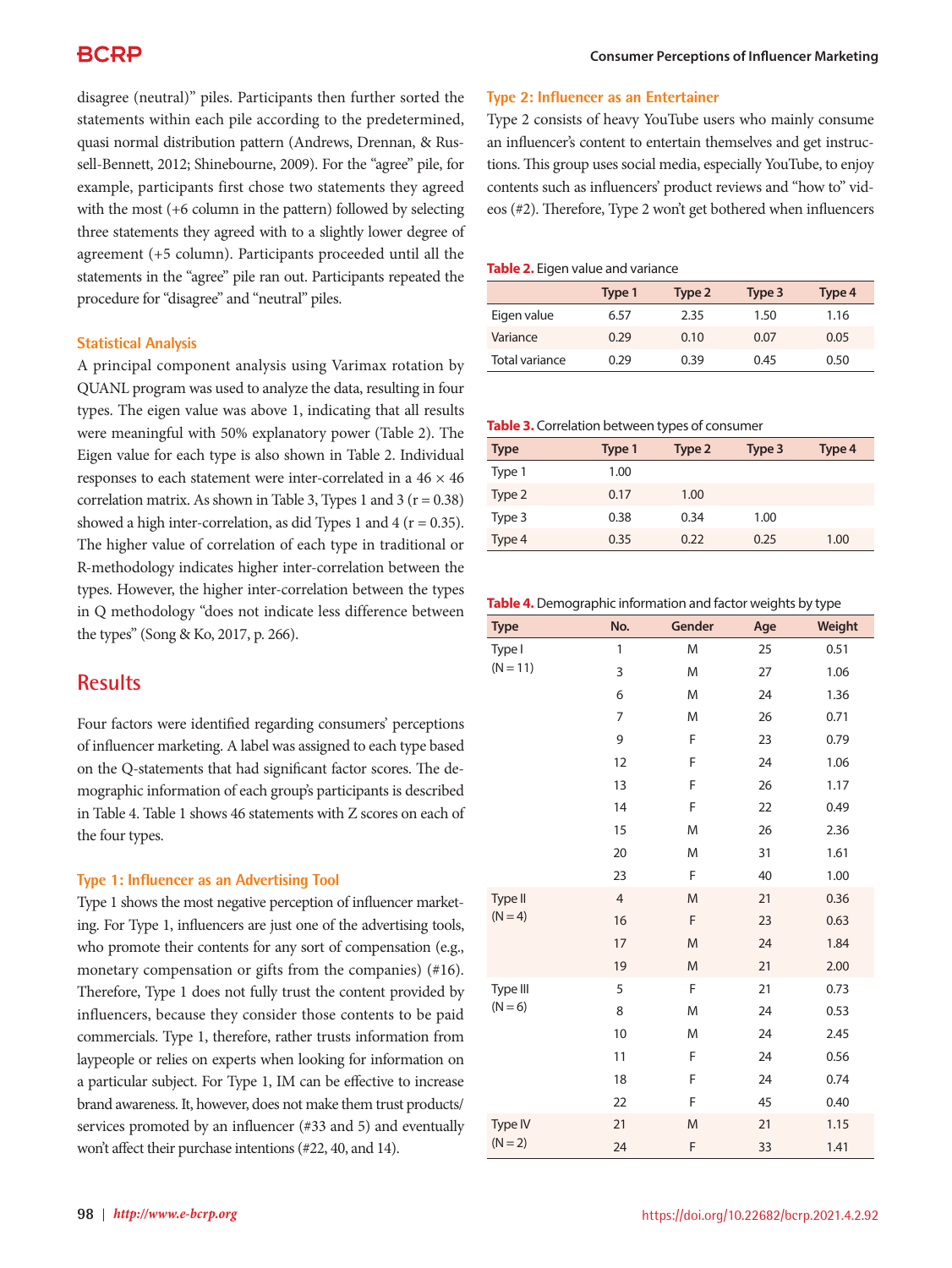use social media for marketing purposes (#37). This group shows that an influencer they like can lead to positive images of a brand (#44). For this, building trust between an influencer and its users is more important than using famous mega-influencers in marketing (#46).

In addition, this group thinks that the pictures of food, places, products and services uploaded by influencers are "cool," which stimulate them to try these (#17). Besides, an influencer's communication ability and persuasion strategies can promote consumers/followers' purchase intentions (#25). Purchase intentions, however, do not lead to actual purchase actions. When it comes to actual purchase decisions, Type 2 tends to buy products/services from a brand that they get attracted to rather than from the reviews uploaded by influencers (#30).

Besides influencers, Type 2 also uses information from laypeople on social media to learn more about products/services (#18). Sponsorship disclosure also matters to Type 2. Type 2 is different from Type 1 in that this group is quite indifferent with influencer marketing if the sponsorship disclosure is clearly stated in the branded content. Type 2 says that even when an influencer excessively uses paid or sponsored contents, it would not negatively affect their perceptions toward the brand (#38).

#### **Type 3: Influencer as an Information Source**

Type 3 sees influencers as a source of information that must be "credible" in their words and deeds. Type 3 expects influencers to be transparent in what they communicate to their audience. For this reason, Type 3 expressed adverse feelings toward an influencer who pretends to be an "expert" (#10), and that it resulted in decreasing the consumer's trust in influencers (#46) because their content is not perceived as authentic (#20). For Type 3, a brand does not need to use celebrities or mega-influencers to increase brand awareness or increase sales (#27). Instead, the content uploaded by laypeople can still affect this group's purchase decisions (#8) if the content is authentic and transparent.

In this vein, sponsorship disclosure is critical for Type 3 (#28). While Types 1 and 2 also showed that sponsorship disclosure is important for influencers, Type 3 showed the highest Z-scores  $(2.29; Type 1 = 1.58, Type 2 = 1.63)$  on this statement. Therefore, being persuasive refers to being transparent for Type 3, which can in turn affect Type 3's purchase intentions (#25). In order to secure an influencer's transparency, Type 3 believes that there must be a legal framework for influencer marketing (#41).

#### **Type 4: Influencer as My Tastemaker**

While the first three groups showed negative or neutral, at best, perceptions of influencer marketing, Type 4 showed positive perceptions of it. For Type 4, influencers are the tastemakers who affect their images and purchase intentions of products/ services (#44 and 25). Rather than being attracted to the brand itself, purchase intentions of Type 4 are more affected by their preferred influencers who promote the brand (#30). Thus, an influencer's persuasive abilities and skills affect this type's buying decisions (#25). In addition, Type 4 even welcomes if their preferred influencers collaborate with a brand (#45) and even launch their own brands (#39).

While other types are concerned about an influencer being a shopping host because it makes the influencer appear less genuine, and focus too much on paid/sponsored content, Type 4 perceives it as okay when an influencer not only promotes but also sells a product to its users (#34). Type 4 prefers Instagram over other social media platforms, especially YouTube. They do not enjoy watching product reviews or how-to videos on You-Tube (#1 and #2). Instead, they perceive Instagram as more useful in gathering information on shopping (#3). Thus, purchase intentions of Type 4 for a brand are affected by the influencer whom they "like" (#44, 25, and 21).

#### **Consensus Statements**

Q methodology not only looks at the statements that distinguish one factor from another but also takes into account the statements on which all factors uniformly agree, disagree, or be neutral (Coogan & Herrington, 2011). These statements are called consensus statements. One statement emerged on which all four factors positively agreed. All types agreed that although there are many ways to get information, the impact of influencers cannot be ignored nowadays (#23, Z score = 1.11).

### **Discussion**

The findings of this study observed four different types of consumers based on their subjective perceptions of influencer marketing. The current study contributes to the literature on SMI marketing by investigating how consumers in South Korea perceive influencer marketing and how these subjective perceptions affect their attitudes and behavior intentions towards a brand that uses influencer marketing.

Findings indicate that Type 1 has the most negative perceptions of influencers because they regard influencers as nothing more than advertising tools who pretend to be genuine. As a result, Type 1 is skeptical of influencer marketing due to the commercial intent of influencers' messages (Perrey & Spillecke, 2013). Therefore, advertising that explicitly reveals its marketing purposes would be more effective for this type.

For Type 1, such indicators as a high number of followers or views that may show the "power of an influencer" neither at-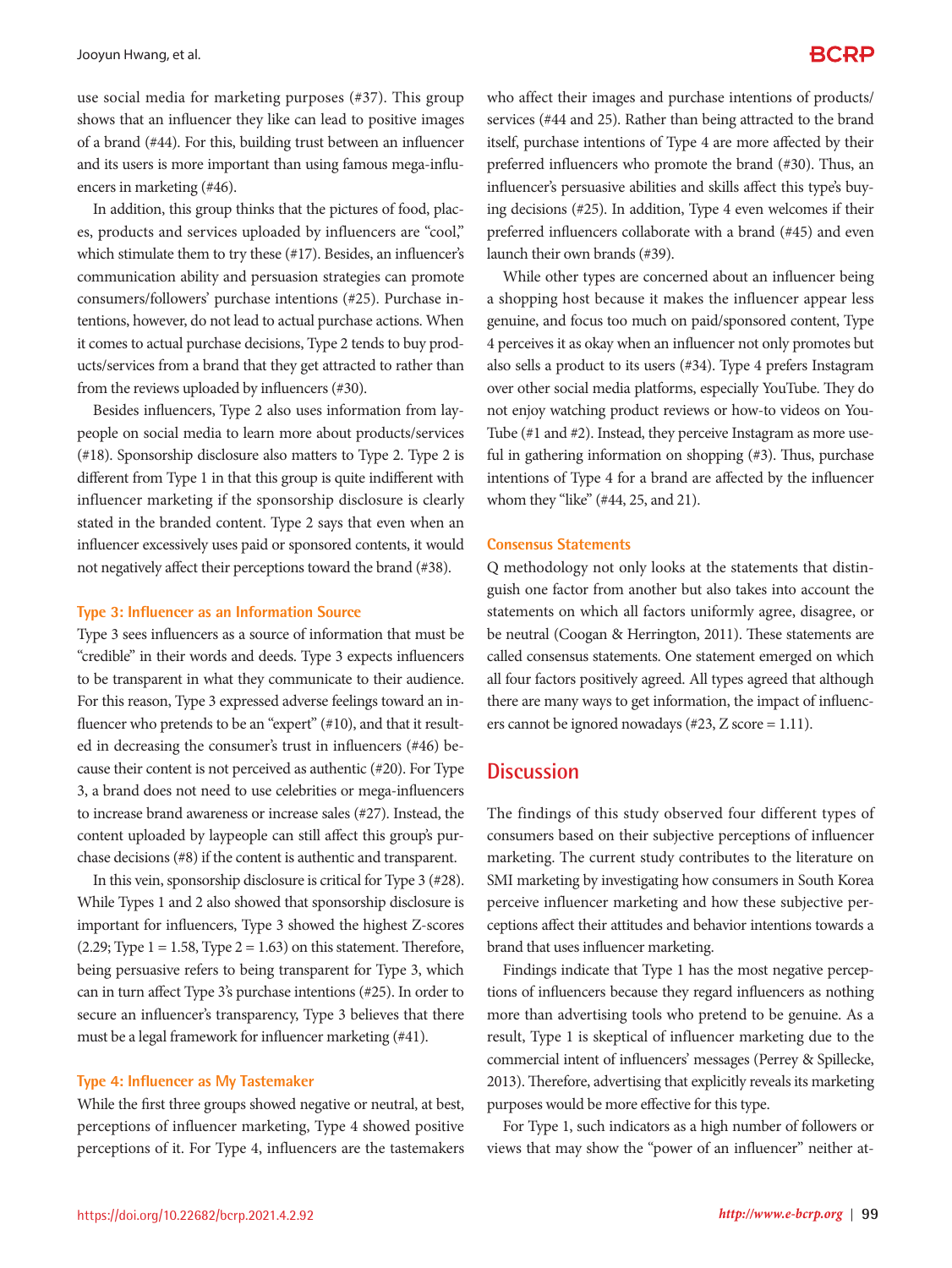tracts them nor affects their buying behaviors. Instead, influencer marketing for Type 1 serves as a venue to introduce a (new) brand and increase brand awareness. In order to positively affect their buying intentions, a brand may use curated content marketing. As more brands are producing a massive amount of content about a given subject every day, consumers are, in fact, challenged to find quality information (Sebald & Jacob, 2020). Therefore, besides publishing their own material, brands can curate contents from the best sources in the industry and deliver them to the consumers in a digestible format at a predictable time. This can not only offer direct contact with consumers but also save their time from searching for quality information.

Type 2 consists of heavy YouTube users. Similar to Type 1, Type 2 shows negative perceptions of influencer marketing. Results, however, observed subtle differences between Types 1 and 2. While Type 1 dislikes (and even hates) seeing sponsored content on social media, Type 2 shows a moderate level of negative perceptions of influencer marketing. Besides, Type 2 enjoys trying "things (e.g., food, places, products, services, etc.)" uploaded by influencers. This implies that influencer marketing, if strategically used, has the potential to lead a YouTube user to a consumer. As SMI content is one of the methods of getting entertained for Type 2, branded contents involving entertaining attributes can be a good way to expose brand names. One way to promote brands by entertainment embedded messages is to use user generated content (UGC) by YouTubers. Research suggested that UGC is perceived as more credible by younger generations (Mir & Ur Rehman, 2013). In addition, the content made by generic YouTube users creates parasocial interaction, which results in favorable purchase intentions across various consumer groups (e.g., Hwang & Zhang, 2018; Rasmussen, 2018; Sokolova & Kefi, 2020).

Type 3 perceives influencers as a source of information, and therefore places importance on the influencer's transparency and sponsorship disclosure. In order to attract such consumers as Type 3, it is imperative for marketers to clearly disclose if the influencer's content is sponsored. Previous research has observed that the brand can be benefited from sponsorship disclosure. According to Nebenzahl and Secunda (1993), consumers showed positive attitudes towards product placements when the brand was transparent about it. Moreover, if a brand is transparent about the influencer's sponsored contents, then consumers may see that the influencer is highly valued by the brand, which can increase the marketing effectiveness (Pöyry et al., 2019). In addition, highlighting that a brand strictly adheres to influencer law with sponsorship, such as the FTC's guide for influencers and advertisers, can help persuade audiences that the brand is making efforts to communicate credible information.

Unlike Types 1 and 2, Type 4 shows positive perceptions of influencer marketing and even welcomes a brand's collaboration with an influencer. Type 4 is the only group who did not care about sponsorship disclosure of an influencer. Type 4 sees influencers as tastemakers and shows great support for influencers they "prefer." Thus, Type 4 is positively affected by these influencers when making buying decisions. Type 4 prefers Instagram to other social media platforms, such as YouTube, implying that they enjoy a clutter free user interface (Zejnilovic, 2018). For this type of consumer, it is recommended for a brand to use referral marketing on Instagram. While referral marketing is similar to word-of-mouth (WOM) in that both rely on consumer relationships, there is a subtle difference between the two. WOM occurs in a more natural setting, spreading stories from consumers to consumers. In referral marketing, however, a brand 'intentionally' encourages its loyal and satisfied consumers to share and spread marketing messages through their social contacts (Ghosh, Gaurav, Bhattacharya, & Singh, 2020). More specifically, a brand can take advantage of Instagram users' sharing behaviors, providing them compensation when they make referrals based on either direct payment or increased visibility on social media (Berman, 2016). In addition, celebrity endorsement with previews of products or services coming to market is another strategy to help achieve marketing goals. It gives a consumer a sense of having privileges to insider information (Chen, 2017) and creates a sense of "intimate co-presence" (Hjorth & Richardson, 2014). Enhancing a sense of exclusiveness and privilege among consumers can promote consumers' self-images and can promote consumers to share branded contents with their friends and families (John, 2013).

#### **Limitations of the Study**

There are two limitations in this study. First, the data was collected mainly from the participants in their twenties and therefore may not be applied to consumers across ages. Second, Q statements are pre-determined by researchers in this study and therefore may not fully capture the participant's views of the subject.

### **Conclusion**

This study verified that consumers acknowledge the impact of influencers in digital marketing. Results, however, observed that authenticity of influencer marketing messages and trust between an influencer and its consumers are not the priorities for all consumer types. Consumers expect different values in influencer marketing depending on their social media preferences and subjective perceptions of influencers and marketing approaches.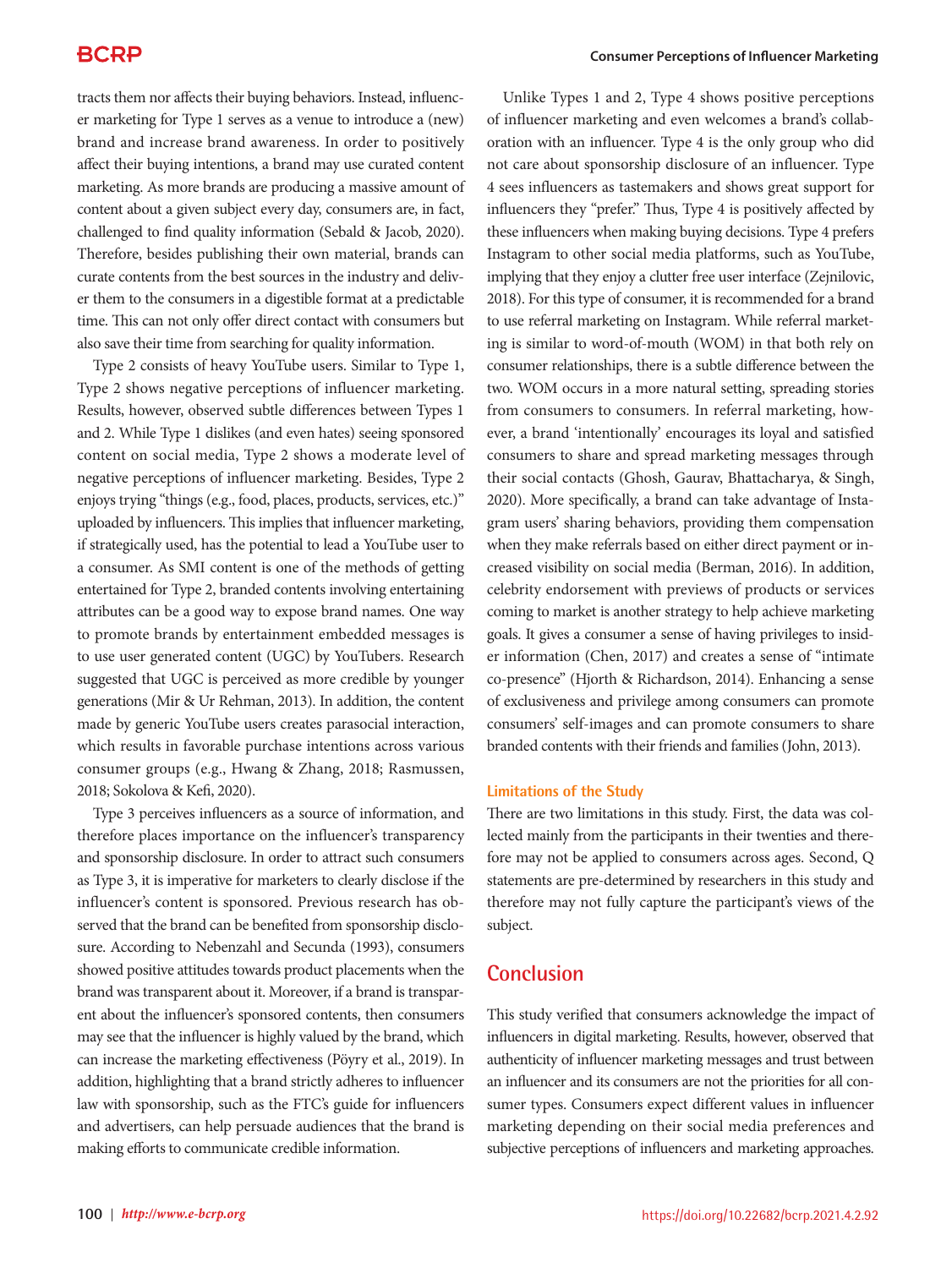Jooyun Hwang, et al.

Besides demographics of consumers, such results can provide basic data for segmenting target audiences in influencer marketing. Furthermore, results suggest that using mega influencers with a high number of followers and views is not a panacea to achieve marketing goals. Instead, highlighting such messages as entertaining content, credibility, transparency, and explicit sponsorship disclosure in business efforts can help address a particular consumer group's values in influencer marketing.

# **References**

- Andrews, L., Drennan, J., & Russell‐Bennett, R. (2012). Linking perceived value of mobile marketing with the experiential consumption of mobile phones. *European Journal of Marketing, 46*(3/4), 357-386.
- Balasubramanian, S. K. (1994). Beyond advertising and publicity: Hybrid messages and public policy issues. *Journal of Advertising, 23*(4), 29-46.
- Berman, B. (2016). Referral marketing: Harnessing the power of your customers. *Business Horizons, 59*(1), 19-28.
- Boush, D. M, Friestad, M., & Rose, G. M. (1994). Adolescent skepticism toward TV advertising and knowledge of advertiser tactics. *Journal of Consumer Research, 21*(1), 165-175.
- Brackett, J. (2012). People are 71% more likely to purchase based on social media referrals. *Business 2 Community*. Retrieved from https://www.business2community.com/social-media/ people-are-71-more-likely-to-purchase-based-on-social-mediareferrals-0126779
- Brown, D., & Hayes, N. (2008). *Influencer marketing: Who really influences your customers?* New York, NY: Taylor & Francis.
- Brown, S., Kozinets, R. V., & Sherry J. F. Jr. (2003). Teaching old brands new tricks: Retro branding and the revival of brand meaning. *Journal of Marketing, 67*(3), 19-33.
- Byrne, E., Kearney, J., & MacEvilly, C. (2017). The role of influencer marketing and social influencers in public health. *Proceedings of the Nutrition Society, 76*(OCE3), E103.
- Campbell, M. C., Mohr, G. S., & Verlegh, P. W. J. (2013). Can disclosures lead consumers to resist covert persuasion? The important roles of disclosure timing and type of response. *Journal of Consumer Psychology, 23*(4), 483-495.
- Chae, J. (2018). Explaining females' envy toward social media influencers. *Media Psychology, 21*(2), 246-262.
- Chen, H. (2017). College-aged young consumers' perceptions of social media marketing: The story of Instagram. *Journal of Current Issues* & *Research in Advertising, 39*(1), 22-36.
- Colliander, J., & Erlandsson, S. (2015). The blog and the bountiful: Exploring the effects of disguised product placement on blogs that are revealed by a third party. *Journal of Marketing Commu-*

*nications, 21*(2), 110-124.

- Coogan, J., & Herrington, N. (2011). Q-methodology: An overview. *Research in Secondary Teacher Education, 1*(2), 24-28.
- Čop, N. G., & Culiberg, B. (2020). Business is business: The difference in perception of influencer's morality between generation Y and Z. In F. Martínez-López, & S. D'Alessandro (Eds.), *Advances in digital marketing and eCommerce*. Cham, Switzerland: Springer.
- Cross, R. M. (2005). Exploring attitudes: The case for Q methodology. *Health Education Research, 20*(2), 206-213.
- De Veirman, M., Cauberghe, V., & Hudders, L. (2017). Marketing through Instagram influencers: The impact of number of followers and product divergence on brand attitude. *International Journal of Advertising, 36*(5), 798-828.
- Dholakia, R. R., & Sternthal, B. (1977). Highly credible sources: Persuasive facilitators or persuasive liabilities? *Journal of Consumer Research, 3*(4), 223-232.
- Djafarova, E., & Rushworth, C. (2017). Exploring the credibility of online celebrities' Instagram profiles in influencing the purchase decisions of young female users. *Computers in Human Behavior, 68*, 1-7.
- Federal Trade Commission (2019, November). Disclosures 101 for social media influencers. *FTC*. Retrieved from https://www.ftc.gov/tips-advice/ business-center/guidance/disclosures-101-social-media-influencers
- Fransen, K., Haslam, S. A., Steffens, N. K., Vanbeselaere, N., De Cuyper, B., & Boen, F. (2015). Believing in "us": Exploring leaders' capacity to enhance team confidence and performance by building a sense of shared social identity. *Journal of Experimental Psychology: Applied, 21*(1), 89-100.
- Freberg, K., Graham, K., McGaughey, K., & Freberg, L. A. (2011). Who are the social media influencers? A study of public perceptions of personality. *Public Relations Review, 37*(1), 90-92.
- Friestad, M., & Wright, P. (1994). The persuasion knowledge model: How people cope with persuasion attempts. *Journal of Consumer Research, 21*(1), 1-31.
- Ghosh, S., Gaurav, K., Bhattacharya, S., & Singh, Y. N. (2020). Ensuring the spread of referral marketing campaigns: A quantitative treatment. *Scientific Reports, 10*(1), 11072.
- Hjorth, L., & Richardson, I. (2014). *Gaming in social, locative and mobile media*. New York, NY: Palgrave Macmillan.
- Hovland, C. I., Janis, I. L., & Kelley, H. H. (1953). *Communication and persuasion: Psychological studies of opinion change*. New Haven, CT: Yale University Press.
- Hwang, K., & Zhang, Q. (2018). Influence of parasocial relationship between digital celebrities and their followers on followers' purchase and electronic word-of-mouth intentions, and persuasion knowledge. *Computers in Human Behavior, 87*, 155-173.
- Hwang, Y., & Jeong, S. H. (2016). This is a sponsored blog post, but all opinions are my own: The effects of sponsorship disclosure on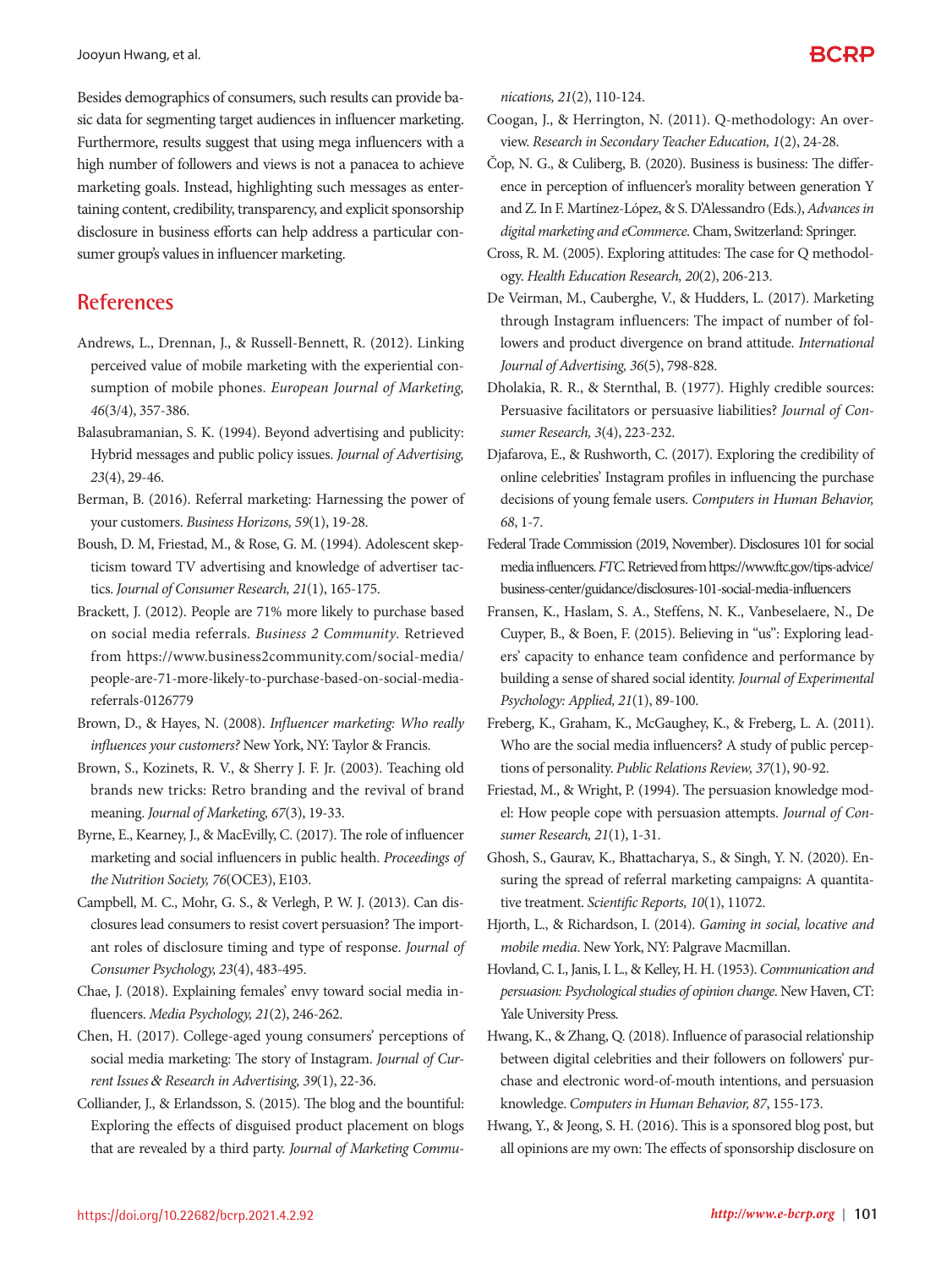responses to sponsored blog posts. *Computers in Human Behavior, 62*, 528-535.

Jang, Y. A., & Kim, H. (2019). The effects of SNS characteristics and clothing shopping orientation on purchase intention of fashion products in Instagram market. *Korean Journal of Human Ecology, 28*(6), 629-642.

John, N. A. (2013). Sharing and Web 2.0: The emergence of a keyword. *New Media* & *Society, 15*(2), 167-182.

Kaikati, A. M., Kaikati, J. G. (2004). Stealth marketing: How to reach consumers surreptitiously. *California Management Review, 46*(4), 6-22.

Katz, E., Haas, H., & Gurevitch, M. (1973). On the use of the mass media for important things. *American Sociological Review, 38*(2), 164-181.

Khan, M. L. (2017). Social media engagement: What motivates user participation and consumption on YouTube? *Computers in Human Behavior, 66*, 236-247.

Kirmani, A., & Wright, P. (1989). Money talks: Perceived advertising expense and expected product quality. *Journal of Consumer Research, 16*(3), 344-353.

Lee, S., & Kim, E. (2020). Influencer marketing on Instagram: How sponsorship disclosure, influencer credibility, and brand credibility impact the effectiveness of Instagram promotional post. *Journal of Global Fashion Marketing, 11*(3), 232-249.

Lu, L. C., Chang, W. P., & Chang, H. H. (2014). Consumer attitudes toward blogger's sponsored recommendations and purchase intention: The effect of sponsorship type, product type, and brand awareness. *Computers in Human Behavior, 34*, 258-266.

McKeown, B. (2001). Loss of meaning in Likert scaling: A note on the Q methodological alternative. *Operant Subjectivity, 24*(4), 201-206.

McQuail, D. (1983). *Mass communication theory: An introduction*. London, UK: Sage.

Mediakix. (2021). 6 major influencer marketing scandals shaping the industry. *Mediakix*. Retrieved from https://mediakix.com/ blog/influencer-marketing-scandals-controversy/

Mir, I. A., & Ur Rehman, K. (2013). Factors affecting consumer attitudes and intentions toward user-generated product content on YouTube. *Management* & *Marketing, 8*(4), 637-654.

Moulard, J. G., Raggio, R. D., & Folse, J. A. G. (2016). Brand authenticity: Testing the antecedents and outcomes of brand management's passion for its products. *Psychology* & *Marketing, 33*(6), 421-436.

Mudambi, S. M., & Schuff, D. (2010). What makes a helpful online review? A study of customer reviews on Amazon.com. *Management Information Systems Quarterly, 34*(1), 185-200.

Nebenzahl, I. D., & Secunda, E. (1993). Consumers' attitudes toward product placement in movies. *International Journal of Ad-* *vertising, 12*(1), 1-11.

Oh, R. (2020, October 8). South Koreans' endless love for YouTube… 43 million people watch YouTube more than 30 hours per month. *Chosun Ilbo*. Retrieved from https://www.chosun.com/economy/ tech\_it/2020/10/08/NK7R4EVGR5GNDB45RYDLXJ5RUE/

Ohanian, R. (1991). The impact of celebrity spokespersons' perceived image on consumers' intention to purchase. *Journal of Advertising Research, 31*(1), 46-54.

Paek, K. Y., Murthy, H. N., Hahn, E. J., & Zhong, J. J. (2009). Large scale culture of ginseng adventitious roots for production of ginsenosides. *Advances in Biochemical Engineering/Biotechnology, 113*, 151-176.

Perrin, A., & Anderson, M. (2019, April 10). Share of U.S. adults using social media, including Facebook, is mostly unchanged since 2018. *Pew Research Center*. Retrieved from https://www. pewresearch.org/fact-tank/2019/04/10/share-of-u-s-adultsusing-social-media-including-facebook-is-mostly-unchangedsince-2018/

Perrey, J., & Spillecke, D. (2013). *Retail marketing and branding: A definite guide to maximizing ROI*. Hoboken, NJ: John Wiley & Sons.

Pöyry, E., Pelkonen, M., Naumanen, E., & Laaksonen, S. M. (2019). A call for authenticity: Audience responses to social media influencer endorsements in strategic communication. *International Journal of Strategic Communication, 13*(4), 336-351.

Rakuten Marketing. (2019). 2019 Influencer marketing global survey: Consumers. *Rakuten Advertising*. Retrieved from https:// rakutenmarketing.com/influencer-marketing-global-survey

Rasmussen, L. (2018). Parasocial interaction in the digital age: An examination of relationship building and the effectiveness of YouTube celebrities. *The Journal of Social Media in Society, 7*(1), 280-294.

Scott, D. M. (2015). *The new rules of marketing and PR: How to use news releases, blogs, podcasting, viral marketing and online media to reach buyers directly* (5th ed.). New York, NY: John Wiley & Sons.

Sebald, A. K., & Jacob, F. (2020). What help do you need for your fashion shopping? A typology of curated fashion shoppers based on shopping motivations. *European Management Journal, 38*(2), 319-334.

Seo, Y., Kim, S., & Seo, Y. K. (2011). Exploring consumer types of low-cost carrier using Q methodology. *Journal of Tourism Sciences, 35*, 145-164.

Shinebourne, P. (2009). Using Q method in qualitative research. *International Journal of Qualitative Methods, 8*(1), 93-97.

Sokolova, K., & Kefi, H. (2020). Instagram and YouTube bloggers promote it, why should I buy? How credibility and parasocial interaction influence purchase intentions. *Journal of Retailing and*